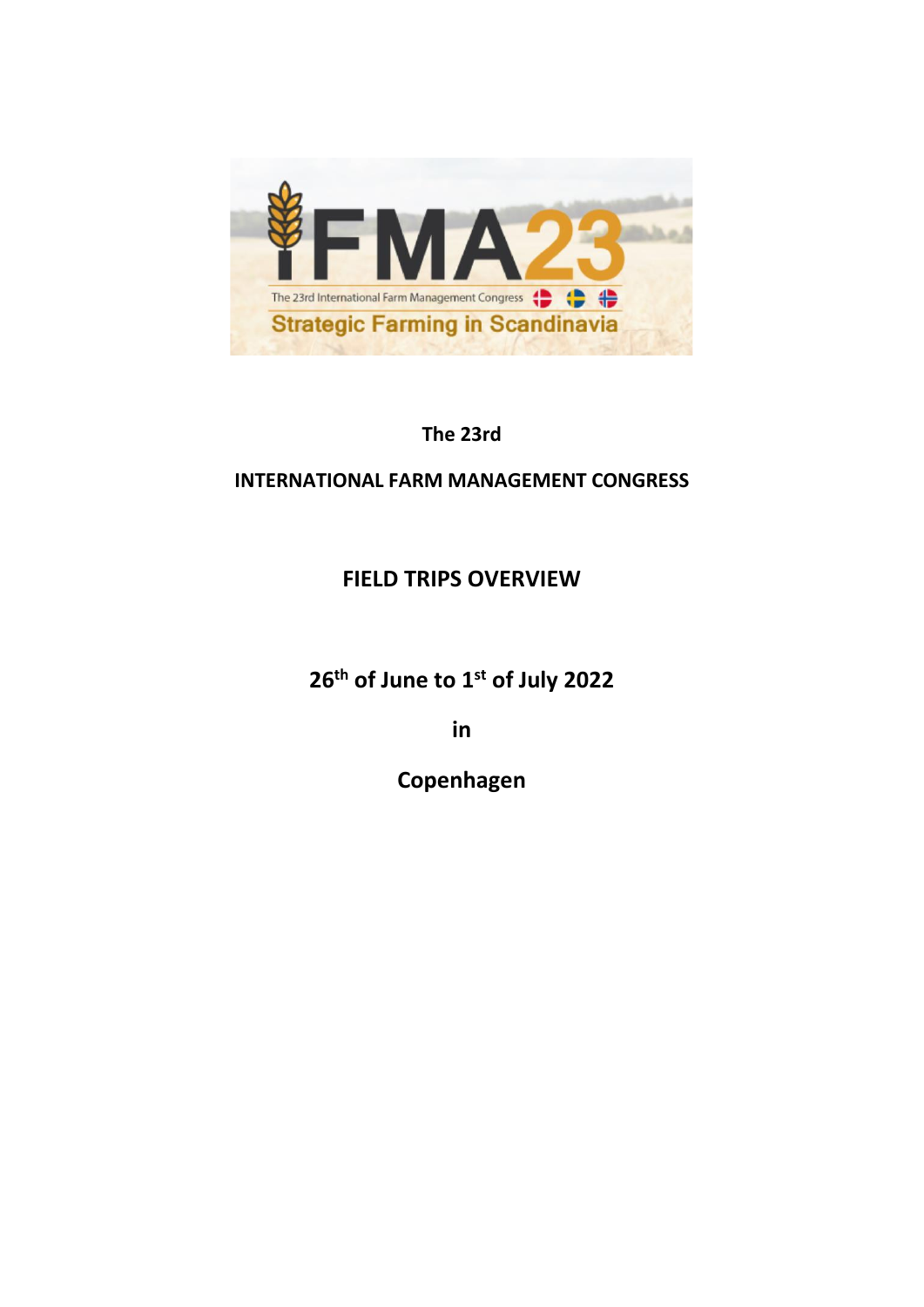# **Field trips (Tuesday and Thursday) (Most tours are repeated)**

#### **1. Dairy and biogas**

This tour will focus on dairy farming in Denmark. We will be looking at challenges for high yield dairy farms at a time when the size is increasing significantly. The tour will give insight to both production and marketing where Denmark has one of the largest organic milk productions in Europe. The leading Co-operative dairy is Arla which collects milk, not only in Denmark, but also in Sweden and the UK. We will visit a family farm with Jersey cows. The farm focuses also on communication with neighbours and enjoys a lot of visits from schools. Later, on this tour, we will visit a brand new Biogas Plant in Køng where slurry is used to produce green gas for the grid, which can then be used for heating or as fuel for lorries. We finish by looking at another dairy farm with Frisian cows where another feeding approach is used.

#### **2. Pigs and alternative energy (Only Tuesday)**

We will visit a large estate with a new finishers production, where we will discuss the piglet production in Denmark which is one of the key enterprises in Danish farming. Every year, 13-14 million piglets are exported to Germany and Poland. We will also hear how the old estate has moved strategically into alternative energy in a big way. We will hear more about the strategic considerations for this move as well as the economic aspects and the risk involved. There are 5 wind turbines producing electricity to 10,000 homes, and solar panels on almost 200 ha producing electricity to 40,000 homes**.** The visit gives an insight into how to select a very different path for a farm and the challenges it entails. We will also visit a another pig farm where the focus is on the production of piglets.

#### **3. Arable farms**

Here, we will look closer into arable farming in Denmark, including the production of high quality grass seed and the use of precision farming. Denmark is a major exporter of lawn grass, for example to e.g. the World cup in football, but how is that done? We will visit a farm which grows grass seed, and hear from one of the largest seed companies in the world (DLF) on how new varieties are developed as well as how the strategic path for such a company has developed. On the way to the next farm, we will see the production of sugar beet and the challenges after the producers have had to adjust to world market prices. We will also visit a farmer, who has used conservation agriculture for many years. We will look at the pros and cons and what the future holds in relation to regulation regarding pesticide use and targeted nitrogen regulation which has been introduced in Denmark.

#### **4. Alternative productions**

We visit Vallø Castle and have a look at organic egg production looking at how quality eggs (organic production and animal welfare) can be developed and marketed. We will look at other alternative products (top quality tomato production) in Toftegaard and try the craze regarding chilli (very hot chilli). We taste some of the products and hear about the break through regarding marketing their products to top restaurants in Copenhagen. We will finish the tour visiting an exciting farm producing organic and biodynamic vegetables and hear about their approach to marketing.